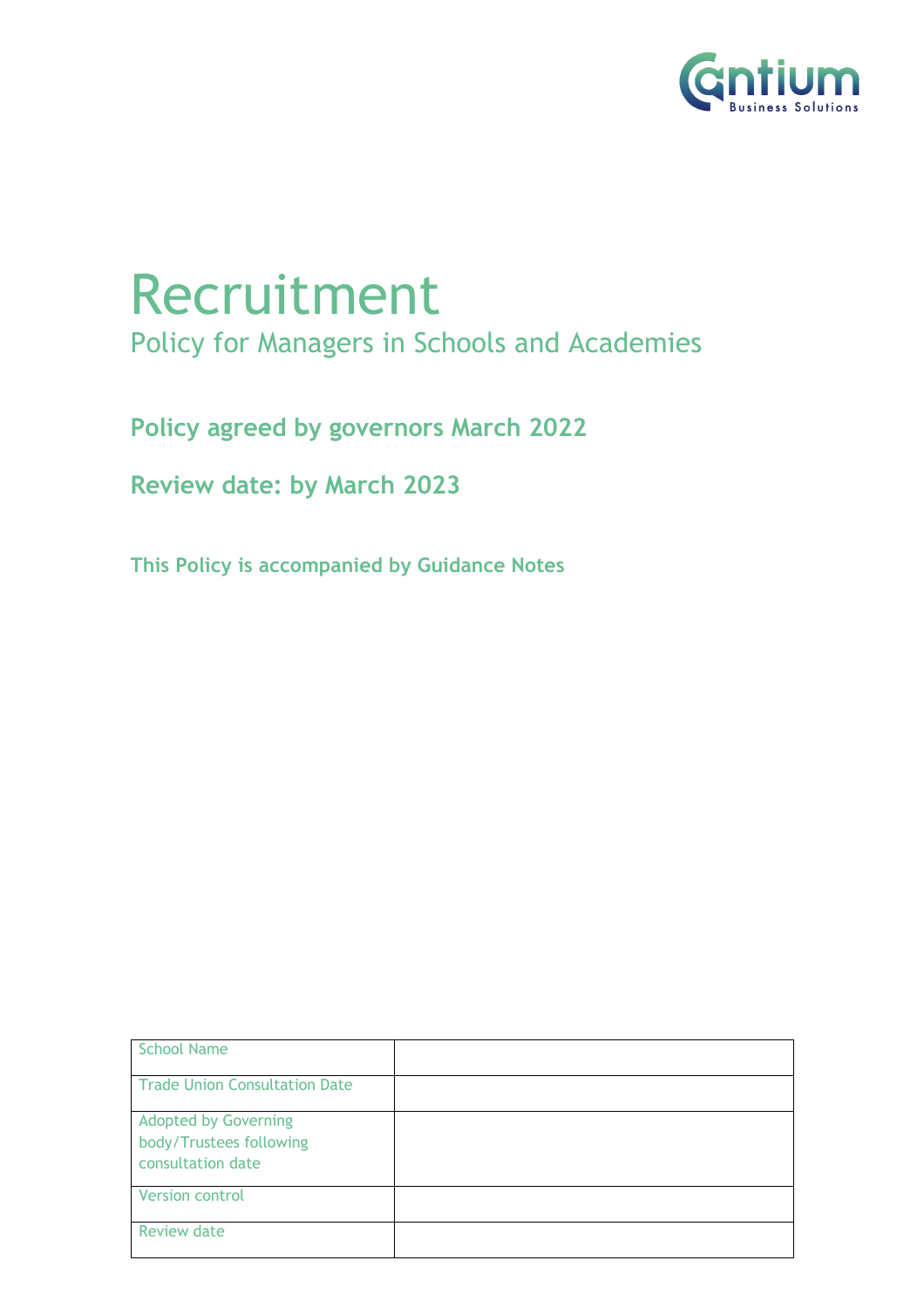

# **Contents**

| 14.8. Pre-employment Medical History Questionnaire 13 |  |
|-------------------------------------------------------|--|
|                                                       |  |
|                                                       |  |
|                                                       |  |
|                                                       |  |
|                                                       |  |
|                                                       |  |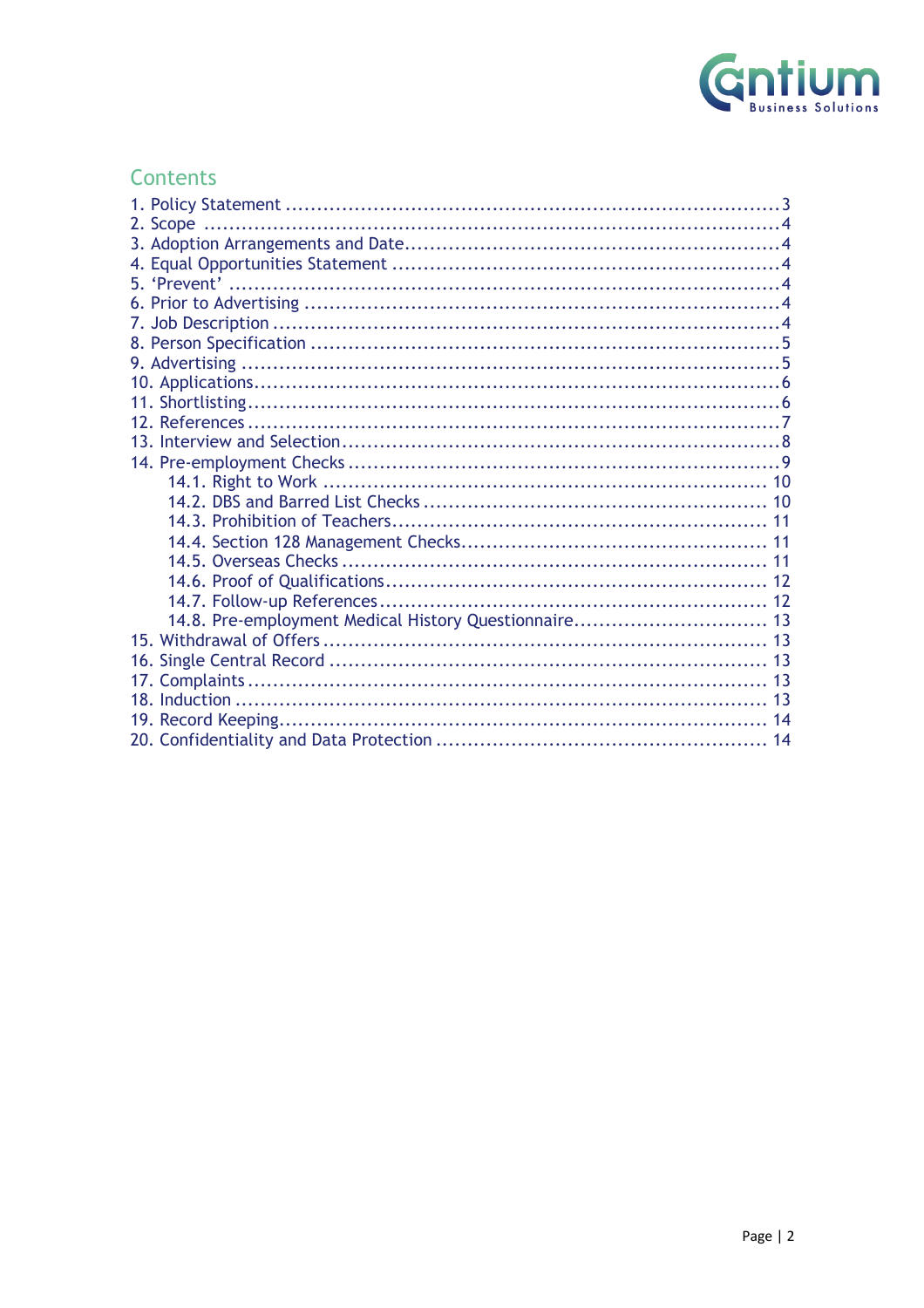

# **1. Policy Statement**

This policy has been adopted by the Governing Body of Hollingbourne Primary School to provide a policy framework for the recruitment and selection of staff to all posts within the approved staffing structure of the school. Hollingbourne Primary School is committed to safeguarding and promoting the welfare of children and young people and requires all staff and volunteers to share and demonstrate this commitment.

The Governors of Hollingbourne Primary School fully understand their responsibilities in ensuring that recruitment procedures are free from unlawful discrimination in line with the Equality Act 2010. An equality impact assessment will be undertaken to ensure that no groups or individuals with protected characteristics are unintentionally disadvantaged by this policy.

The Governors also fully appreciate the importance of fair, open, and effective procedures to enable the school to recruit people with the right skills, aptitudes, and attitudes.

The Governors of Hollingbourne Primary School will ensure compliance with all relevant legislation, recommendations and guidance including the statutory guidance published by the Department for Education (DfE), Keeping Children Safe in Education (KCSIE), Disqualification under the Childcare Act (DUCA) 2006 and related updates, the Prevent Duty Guidance for England and Wales 2015 (the Prevent Duty Guidance) and any guidance or code of practice published by the Disclosure and Barring Service (DBS).

The Governors of Hollingbourne Primary School fully understand their responsibilities in managing the personal data of job applicants in line with the General Data Protection Regulations (GDPR).

All staff, governors and volunteers are expected to share a commitment to safeguard children and vulnerable groups and, as part of that commitment, follow 'Safer Recruitment' guidance in line with the Keeping Children Safe in Education – statutory guidance for schools and colleges.

As part of our commitment to safeguarding children and vulnerable groups, Enhanced DBS checks and/or Barred List checks on all posts must be carried out where they are required.

All staff and governors involved in recruitment and selection decisions are required to work in ways that are entirely consistent with this policy.

The school will ensure that training is provided for all staff and governors involved in the recruitment and selection of staff and that it is appropriate to their role.

It is a statutory requirement for maintained schools that all selection panels must include at least one member who has successfully completed safer recruitment training. This forms part of the School Staffing (England) Regulations 2009.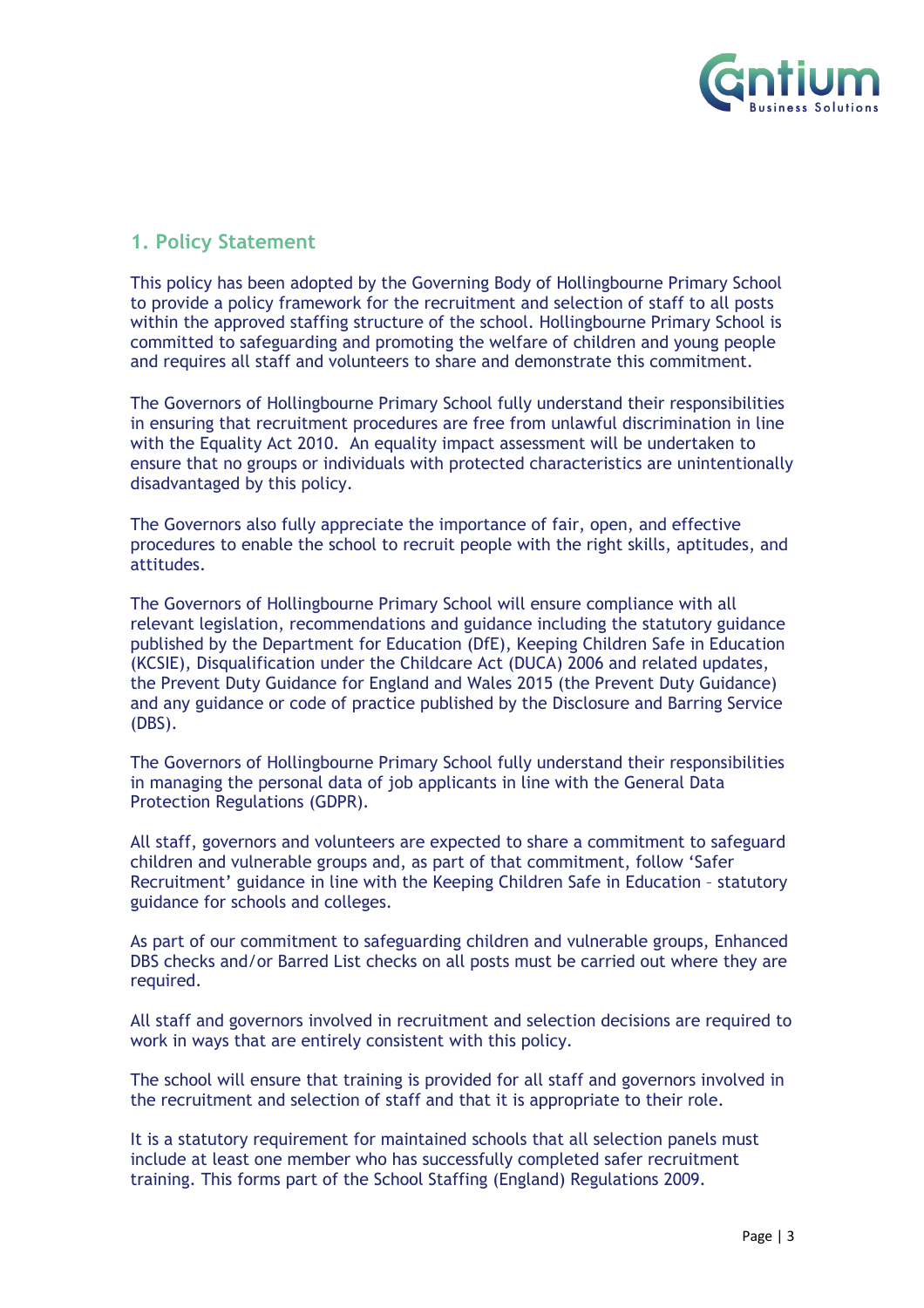

# **2. Scope**

This Policy applies to all employees of Hollingbourne Primary School.

## **3. Adoption Arrangements and Date**

This policy was adopted by the Governing Body of Hollingbourne Primary on 1<sup>st</sup> March 2022 and supersedes any previous Recruitment Policy.

This policy will be reviewed by the Governing Body each year or earlier if there is a need. This will involve consultation with the recognised unions.

# **4. Equal Opportunities Statement**

This school is committed to ensuring that each stage of the recruitment and selection process is accessible to all. We will review the recruitment policy and procedure regularly to ensure that it takes account of the Equality Act 2010 and does not discriminate against applicants on the grounds of race, religion or belief, disability, age, pregnancy and maternity, gender reassignment, marriage and civil partnership, sex, or sexual orientation.

# **5. 'Prevent'**

The school has a duty under section 26 of the Counter-Terrorism and Security Act 2015 ("the CTSA 2015") to have "due regard to the need to prevent people from being drawn into terrorism". This duty is known as the 'Prevent' duty.

In carrying out its obligations under 'Prevent' the school will assess the risk of children being drawn into terrorism, including support for extremist ideas that are part of terrorist ideology. The school will not discriminate on the grounds of race, colour, nationality, ethnic or national origin, religion or religious belief, sex, or sexual orientation, marital or civil partnership status, disability, or age.

# **6. Prior to Advertising**

When a vacancy occurs the line manager will review the need for the post and consider all options (internal and external) before deciding that there is a need to recruit. If there is a need to recruit the job description and person specification should be reviewed in line with the school workforce plan prior to seeking the approval of the Headteacher to commence recruitment.

Consideration should also be given to the working hours and contractual arrangements for each post to ensure that posts are open to applicants wishing to work on a parttime or job-share basis where possible and practical.

# **7. Job Description**

The job description is a statement of purpose and scope and defines both the job role and expectations. It will: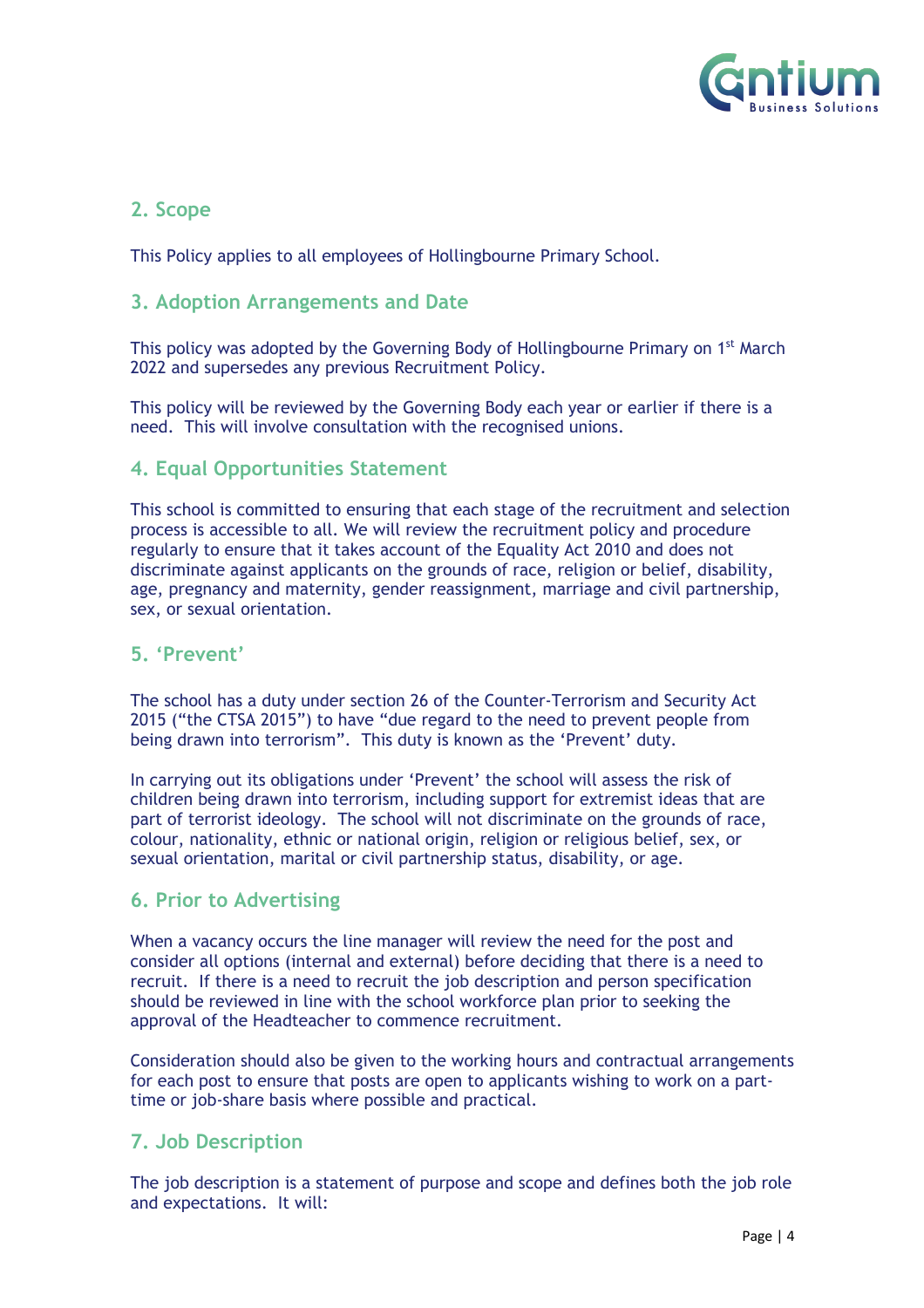

- Summarise the job purpose/impact
- Set out key responsibilities and accountabilities
- Set out reporting and line management arrangements

An up-to-date job description and person specification will be available for each vacancy advertised and consideration may be given to whether bench-marking is appropriate.

Managers will refer to the Professional Standards for Teachers and to the School Teachers' Pay and Conditions Document (which sets out the expected attributes of Main Scale, Post Threshold, Advanced Skills and Excellent Teachers) when creating job descriptions for teaching posts.

All job descriptions, person specifications or adverts should clearly state to what extent the role will involve contact with children, whether they will be engaged in regulated activity relevant to children, and the post holder's responsibility for promoting and safeguarding the welfare of children and young people.

#### **8. Person Specification**

The person specification is a description of the qualifications, experience, knowledge, skills, competencies, and other attributes of the ideal person to fill the role.

It will classify each attribute as either 'Essential' to do the job or as a 'Desirable' attribute for the post holder to have and indicate how each attribute will be assessed e.g. application form, interview, reference, test etc.

All attributes should be measurable and quantifiable and should take care not to unlawfully discriminate against particular groups of people, either directly or indirectly.

#### **9. Advertising**

All vacant posts will be advertised in a fair, open, and honest manner and will be advertised by means of a formal notice on the staff notice board as a minimum. In most cases, vacant posts will be advertised externally.

The advert should include the safeguarding responsibilities of the post as set out in the job description and person specification and state whether the post is exempt from the Rehabilitation of Offenders Act 1974 and the amendments to the Exceptions Order 1975, 2013 and 2020. This means that when applying for certain jobs and activities, some spent convictions and cautions are 'protected', so they do not need to be disclosed to employers, and if they are disclosed, employers cannot take them into account. Guidance about whether a conviction or caution should be disclosed can be found on the Ministry of Justice website.

To demonstrate to potential job applicants our commitment to Safeguarding and the welfare of children, the following statement should be included on any relevant advertisements and documentation sent out to applicants: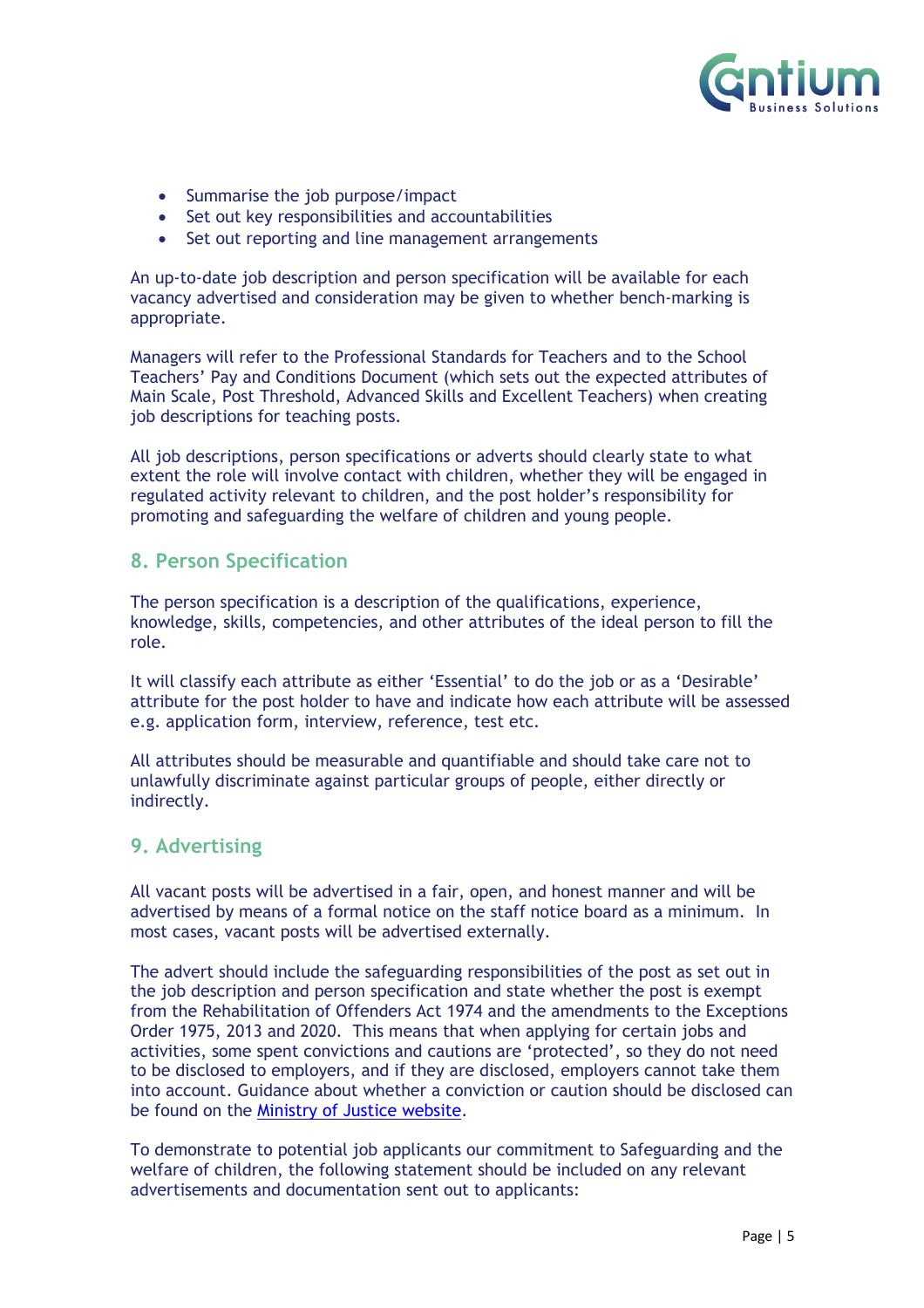

#### **Our School and all its personnel are committed to safeguarding and promoting the welfare of the children. This post is subject to an Enhanced Disclosure Application to the Disclosure and Barring Service.**

# **10. Applications**

All applicants must be asked to complete the relevant application form in full to enable the panel to shortlist in a fair and objective manner. Applicants will no longer be asked to complete a separate Criminal Convictions Self Disclosure form as part of their application. Due to changes in Keeping Children Safe in Education, this will be done at the shortlisting stage to ensure that processing of criminal date is targeted and proportionate. Please see 11. Shortlisting for more information.

The school may reasonably decide to reject an application where incomplete and/or ambiguous information is provided. Applications by CV or letter alone will not be considered, and all applicants are required to sign and date their application.

The school should include a statement in the application form, or elsewhere in the information provided to applicants, that it is an offence to apply for the role if the applicant is barred from engaging in regulated activity relevant to children. Schools should also provide a copy of the school's child protection policy and practices, and policy on employment of ex-offenders in the application pack or refer to a link on its website. Please see the accompanying Recruitment Guidance Notes for more information on the Employment of Ex-Offenders policy.

# **11. Shortlisting**

Shortlisted candidates will be asked to complete a separate Criminal Convictions Self-Disclosure form and must be signposted to publicly available guidance and support on which cautions or convictions they must disclose and be given time to obtain advice. This information is available here and on the Ministry of Justice website.

Candidates will be required to declare any unspent convictions or conditional cautions, any spent adult cautions (simple or conditional) or convictions that are not protected as defined by either the Rehabilitation of Offenders Act 1974 (Exceptions) Order 1975 as amended in England, Scotland and Wales, or the Rehabilitation of Offenders (Northern Ireland) Order 1978 as amended in Northern Ireland.

They will also be asked to declare:

- Whether they have ever been known to any Children's Services department or Police as being a risk or potential risk to children.
- Whether they have ever been the subject of any investigation and/or sanction by a professional body due to concerns about their behaviour towards children.
- Whether they have any overseas convictions; and
- Whether they are included on the DBS Children's Barred List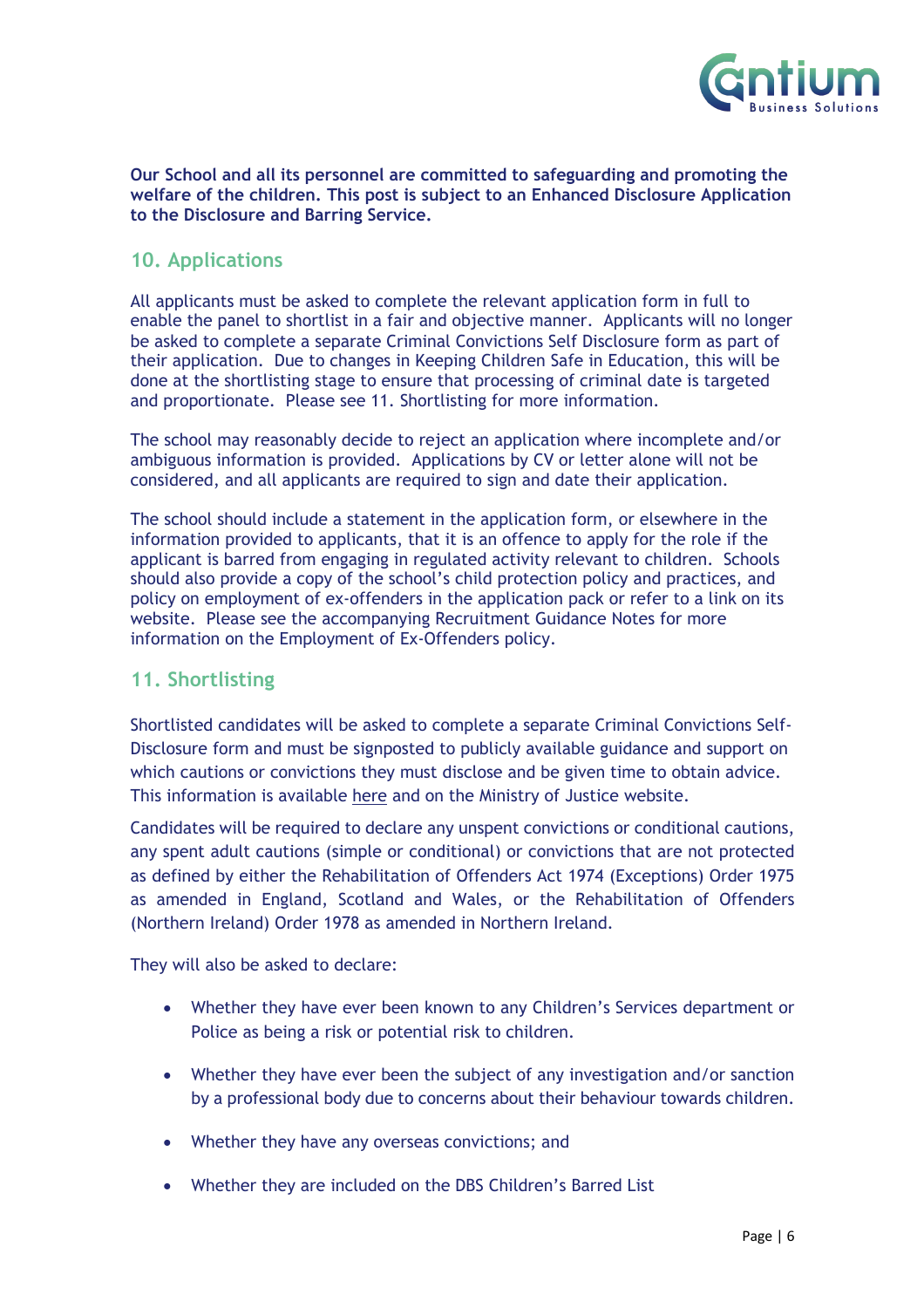

Failure to declare relevant information may disqualify the candidate from the appointment and, if appointed, may render the individual liable to immediate dismissal without notice.

All applicants are required to sign and date the declaration to confirm that the information they have provided is true. Where there is an electronic signature, the shortlisted candidate should physically sign a hard copy of the application at point of interview.

It is recommended that at least 2 people are involved in the shortlisting process, one of whom should be the line manager.

All shortlisting decisions will be made with clear reference to the skills and qualities set out in the person specification using an agreed method of scoring against the essential and desirable criteria. Each candidate will be considered on their own merit.

The equal opportunities monitoring form will be separated from the main application form to reduce any likelihood of conscious or unconscious bias.

#### **12. References**

In order to comply with Keeping Children Safe in Education, it is the policy of Hollingbourne Primary School that all references will be obtained, and concerns resolved, before confirming an appointment. This will be done either by letter seeking to verify the skills, experience, competencies, and employment history of the applicant, or by a standard reference form.

It is the school's practice, with the consent of the applicant, to take up references before interview. If applicants have indicated that they do not consent to references being sought prior to interview, further information should be sought, and agreement obtained where possible.

On receipt, references will be checked to ensure that all specific questions have been answered satisfactorily. Any discrepancies or anomalies should be noted and addressed during the applicant's interview.

Specific questions should be included to explore the applicant's suitability to work with children and, if the referee has any concerns, they should be asked to give their reasons.

In order to comply with the Equality Act 2010, reference requests sent prior to an offer of employment will not request details of attendance or absence however, further information will be requested and compared with the medical questionnaire following the applicant's acceptance of a conditional offer of employment – see 14 below.

Applicants will be required to specify the details of 2 referees, one of which should be the current or most recent employer and references will only be obtained directly from the referee: testimonials or open references (those addressed 'To whom it may concern') will not be considered. Referees will be provided with a copy of the job description and person specification to assist them in their response.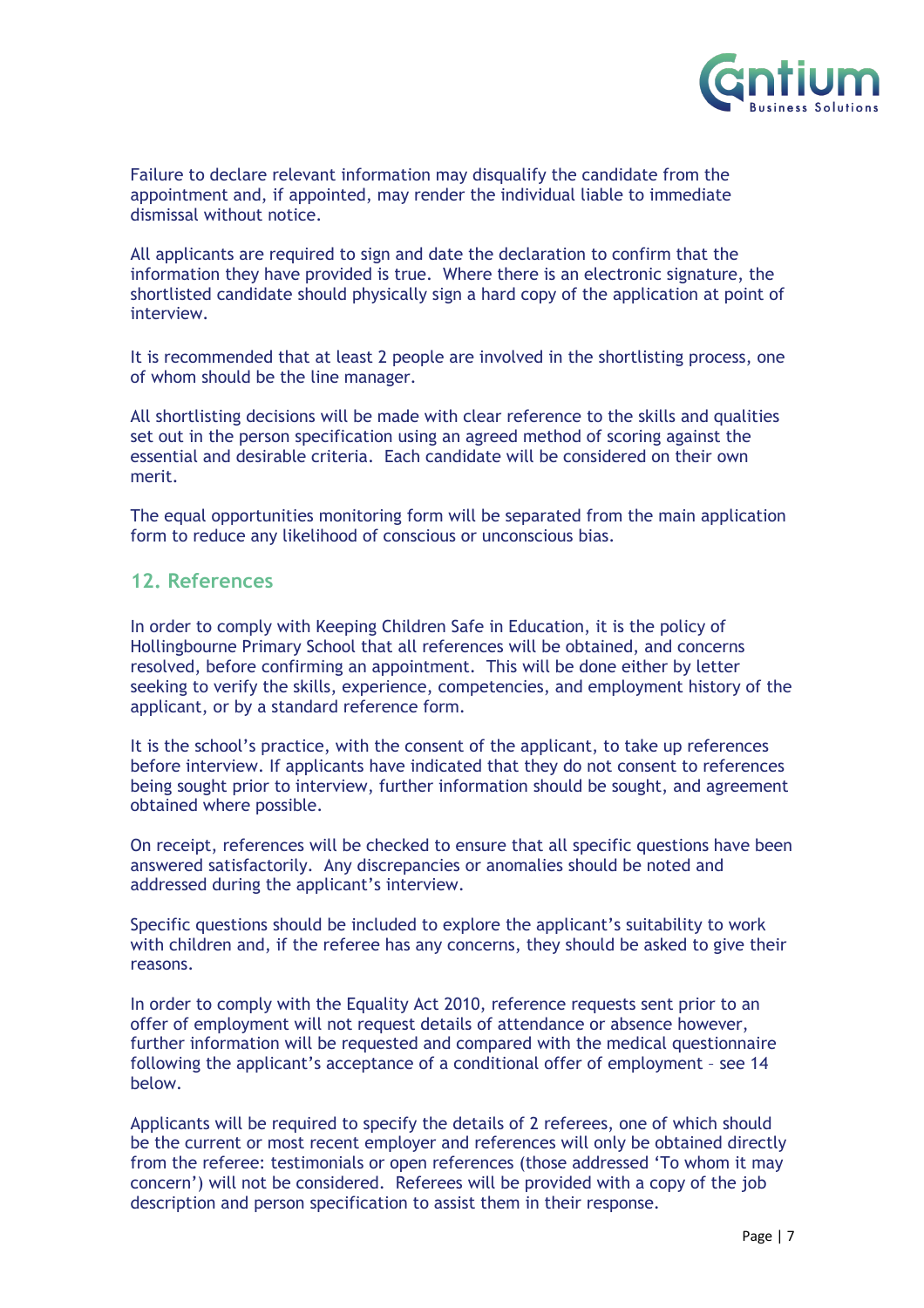

References for staff working in an education setting will be sought from the Headteacher in order to ensure that information about disciplinary investigations is accurate and, in other settings, it would be appropriate to seek a reference from the line manager of the applicant.

Where a candidate is not currently working in a school or childcare setting but has done so in the past, one reference should be from their most recent children's workforce employer in line with Safer Recruitment guidelines.

We reserve the right to request that the applicant provides alternative referees where the initial referees are deemed inappropriate for our purposes e.g. where the current or most recent employer is not provided.

We will seek to confirm whether the candidate has been subject to any formal disciplinary procedures within the last two years and to establish any details, outcomes or 'live' sanctions which are in place.

In cases where there have been disciplinary concerns which involved children or safeguarding that have been substantiated, the referee will be required to confirm details.

In accordance with Keeping Children Safe in Education, cases in which an allegation is proven to be false, unsubstantiated, or malicious should not be included in employer references.

#### **In the case of recruitment to maintained schools**

*In accordance with the School Staffing Regulations 2012, we will seek to confirm whether candidates for teaching posts have been subject to formal capability proceedings in the past two years.*

*In the case of recruitment to all other posts we will ask referees to confirm whether candidates are currently subject to any live capability warnings as part of our appointment process.*

## **13. Interview and Selection**

The school is committed to ensuring that all interviewees are assessed according to their ability to meet the criteria of the job description and person specification and to fulfil their obligation regarding keeping children safe.

Applicants may have indicated on their application form that they have a disability and, in order to promote fairness and to meet our obligations under the Equality Act 2010, the letter of invitation will encourage applicants to contact the school if they require any adjustments to enable them to attend the interview.

Candidates are required to bring evidence of relevant qualifications to interview where the original documents must be checked, and a signed and dated copy retained. When attending for interview, each candidate should be asked to sign a copy of their application form and their self-declaration form in the presence of the person undertaking the document and identity checks.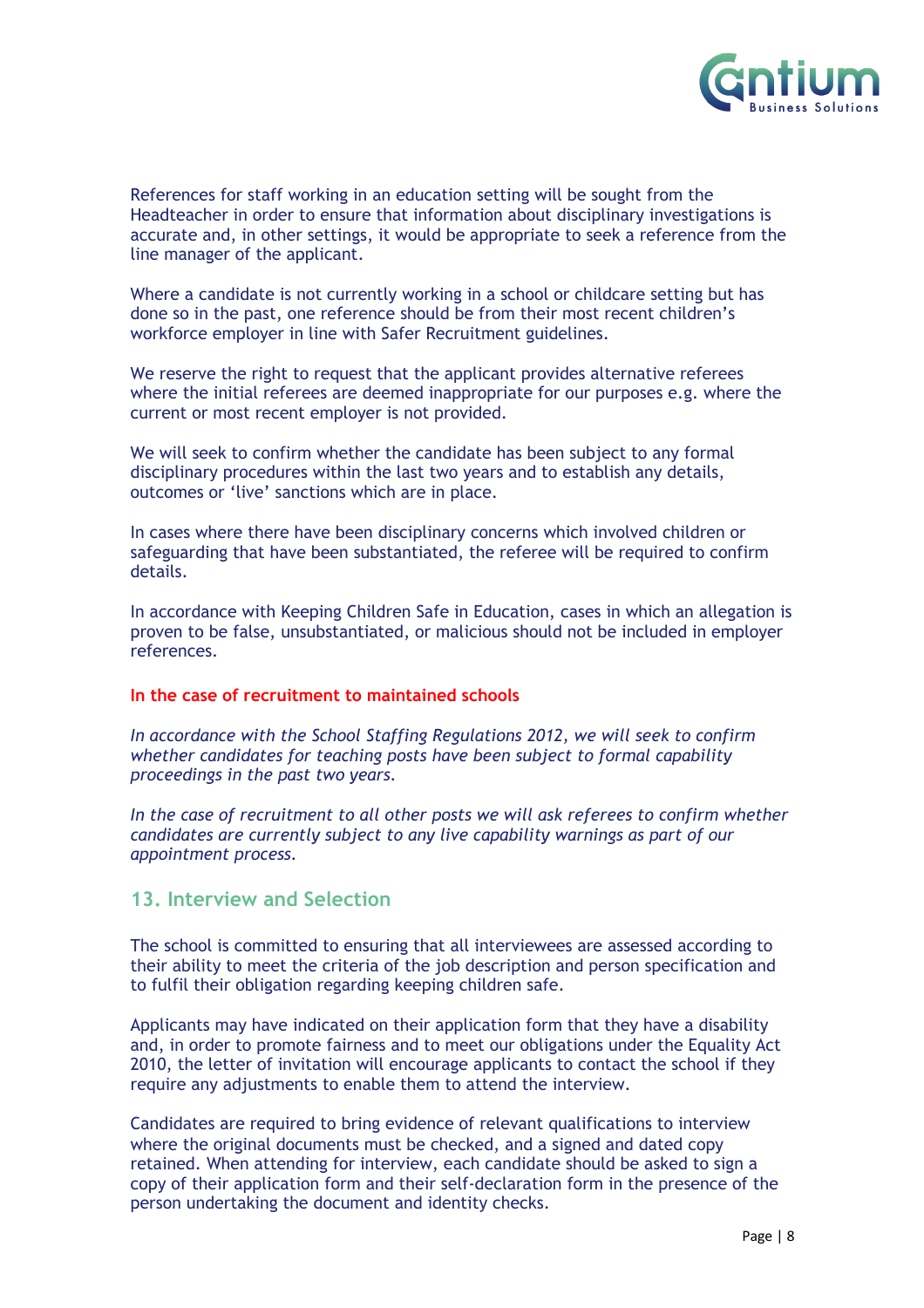

The interview panel will include at least one member who has undertaken safer recruitment training in accordance with the School Staffing (England) Regulations 2009 and should not include an Employee where one of the applicants is a relative, partner or close friend.

The panel will take notes during the interview to enable a scoring matrix to be completed and, at the conclusion of the interviews; the panel will consider each of the candidates against the criteria for the post before reaching their decision.

#### **14. Pre-employment Checks**

All offers of employment will be conditional on the successful completion of the preemployment checks listed below and will include confirmation of salary, start date and any information that the successful applicant needs to provide before commencing employment e.g. DBS form and pre-employment questionnaire.

All offers of employment will be subject to and conditional upon:

- Enhanced DBS check
- DBS Barred list check where applicable (i.e. if working in regulated activity)
- Verification of identity including Date of Birth
- Verification of entitlement to work in the UK (Following Brexit, further information on immigration changes can be found at https://www.gov.uk/check-job-applicant-right-to-work
- Verification of any relevant qualifications including checking the TRA's Employer Access Service to verify Qualified Teacher Status
- Receipt of 2 satisfactory references
- Satisfactory pre-employment health clearance
- Prohibition checks for those in teaching work and those with previous teaching experience (including unqualified teachers, HLTA's etc.)
- A section 128 Prohibition from Management check (Independent/free schools/academies only). Whilst they are not employees, from September 2019, Keeping Children Safe in Education also recommends that maintained school governors have section 128 checks because a section 128 direction prohibits someone from serving as a maintained school governor.
- Overseas checks as appropriate including
	- obtaining an enhanced DBS certificate with barred list information even if the teacher has never been to the UK. From 1<sup>st</sup> January 2021, the Teacher Regulation Agency will no longer maintain a list of EEA teachers with sanctions.
	- criminal records checks for overseas applicants Home Office guidance can be found on GOV.UK;

and for teaching positions

§ obtaining a letter (via the applicant) from the professional regulating authority in the country (or countries) in which the applicant has worked confirming that they have not imposed any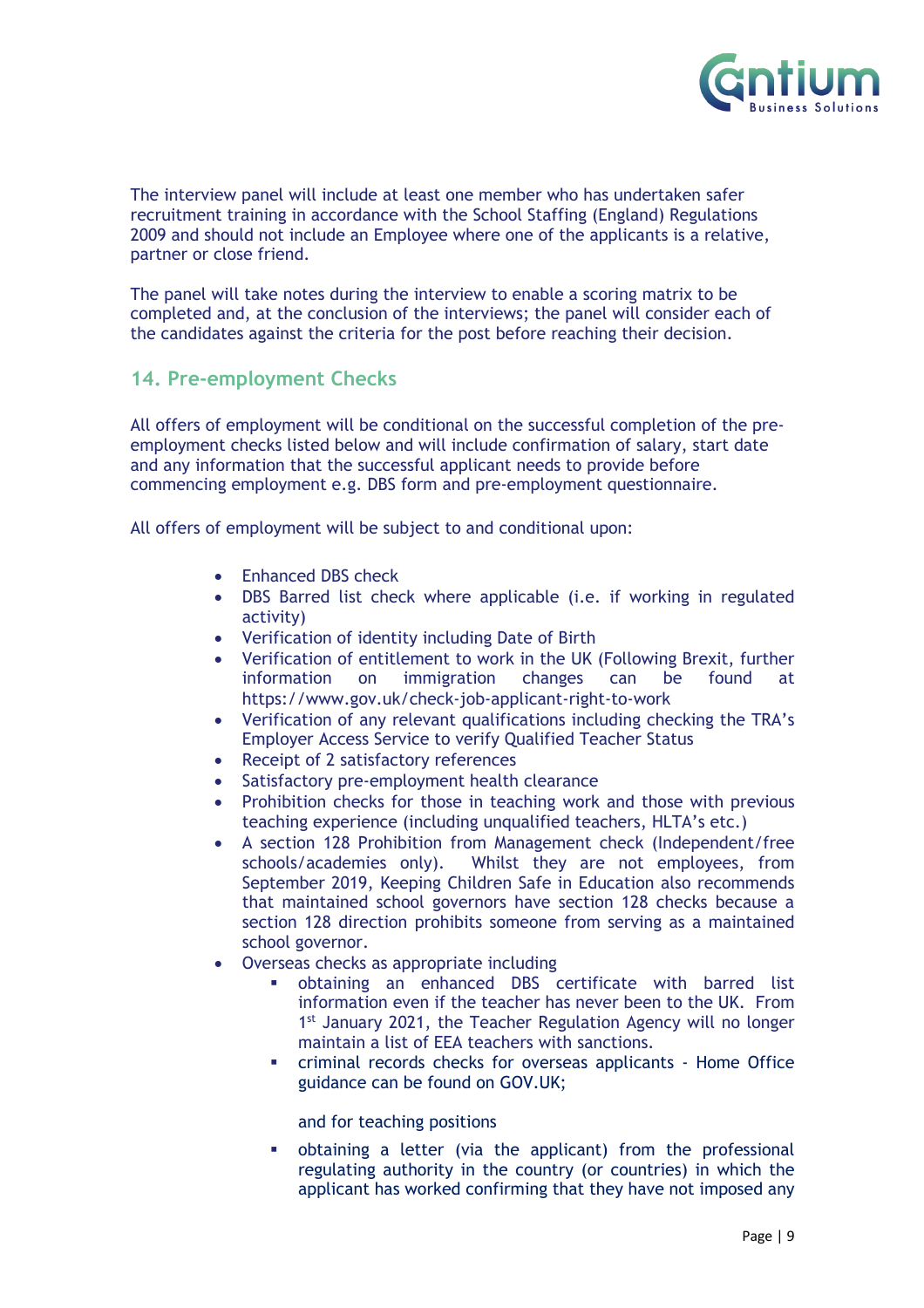

sanctions or restrictions, and or that they are aware of any reason why they may be unsuitable to teach.

• Disqualification checks under the 2018 Childcare Disqualification Regulations for individuals employed to work in reception classes, or in wraparound care for children up to the age of 8 in schools providing childcare. Further information can be found in the Guidance Notes which accompany this policy and in the Disqualification under the Childcare Act 2006 statutory guidance on Gov.UK

If these are not satisfactory an offer of employment may be withdrawn or, where an individual has commenced work, employment may be terminated.

#### **14.1. Right to Work**

In order to comply with the Asylum and Immigration Act 1996 – Prevention of Illegal Working – interview candidates must be asked to bring certain documentation to the interview which shows their eligibility to work in the UK. No offer of employment can be made unless one of the original documents listed on the Home Office Right to Work Checklist is produced.

The interview candidate's original documents must be checked, and a signed and dated copy retained for at least six months or in line with the school retention policy if longer. Documents relating to unsuccessful candidates will be retained with the interview papers and destroyed six months from the date on which the position was offered and accepted by the successful candidate.

The Home Office Right to Work Checklist shows the acceptable identity documentation as currently defined by the Home Office and further information on establishing an individual's right to work can be found at:

https://www.gov.uk/government/publications/right-to-work-checks-employersguide/an-employers-guide-to-right-to-work-checks-31-august-2021-accessibleversion

# **14.2. DBS and Barred List Checks**

All those directly employed by Schools and Academies in paid positions are required to obtain an enhanced Disclosure and Barring Service (DBS) check.

It is an offence to employ, in a school or academy, an individual who is barred from working with children. A check against the Children's Barred List will be requested as part of the enhanced DBS Disclosure for all employees working in regulated activity i.e. having unsupervised, frequent, or intensive contact with children.

It is the schools practice that individuals obtain a satisfactory enhanced DBS check before commencing work. In exceptional circumstances where the applicant is required to commence work before the full disclosure certificate is received, where working in regulated activity, a barred list check must be carried out before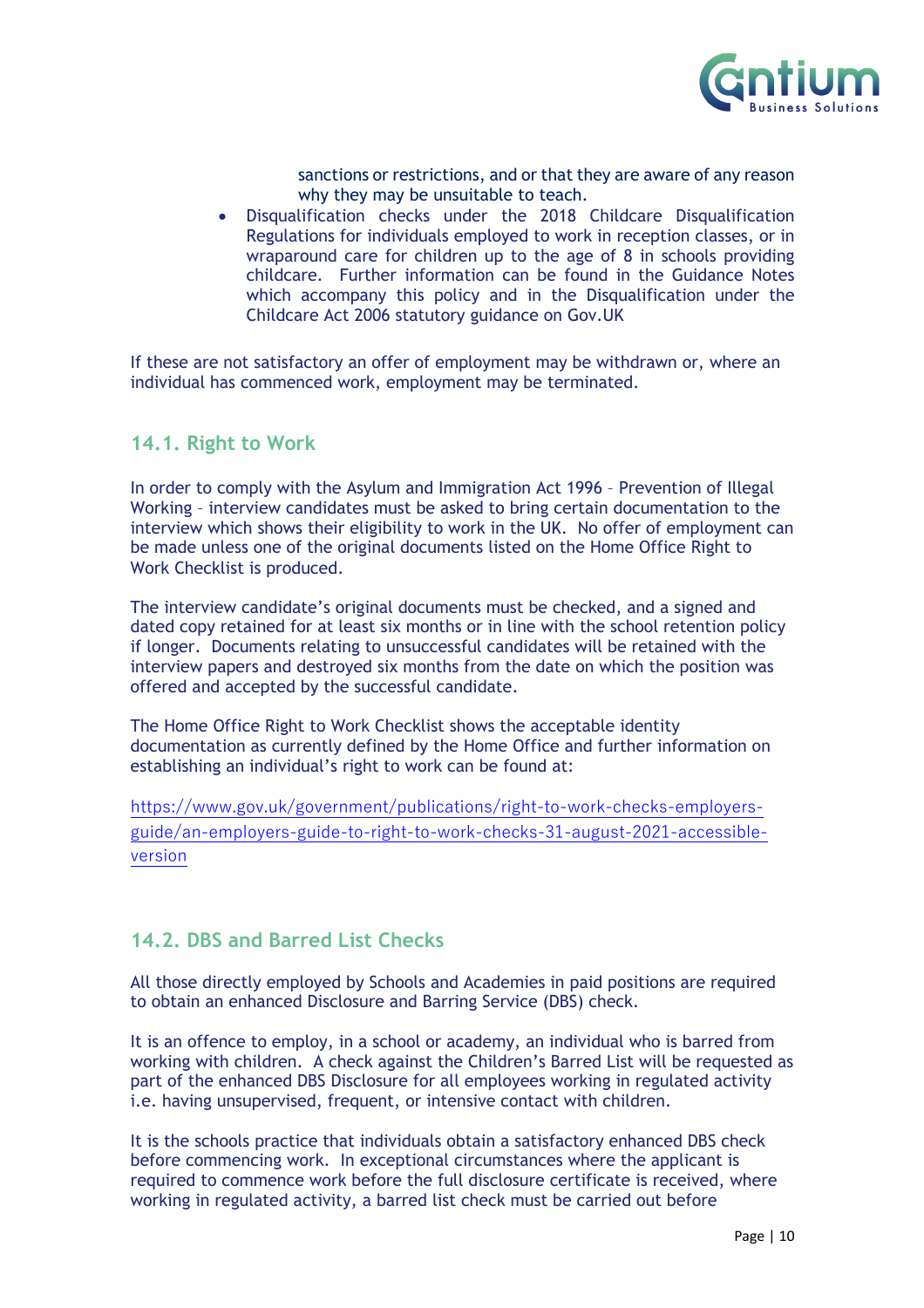

employment commences and supervision must be in place until a satisfactory DBS check is obtained.

In cases where we are notified that a DBS check is positive for criminal convictions, cautions, warnings etc, the contents of the certificate will be discussed with our HR Consultant/Provider.

For further details of what constitutes regulated activity and guidance on DBS checking for unpaid positions, including Governors and volunteers, please refer to Part 2 – Guidance Notes for Managers.

#### **14.3. Prohibition of Teachers**

The School will verify that anyone appointed to carry out teaching work (including HLTA's and unqualified teachers) has not been prohibited from doing so by the Secretary of State in accordance with the Teachers' Disciplinary (England) Regulations 2012. All those in teaching work, or those with previous teaching experience, will require a prohibition check. Teaching staff will be checked on the Teacher Regulation Agency self-service portal (formerly known as the Employer Access Service) to ensure that they have the required teaching qualifications, have successfully completed statutory induction where it is necessary i.e. for teachers who obtained QTS after May 1999, and have not been prohibited from teaching.

A person who is prohibited must not be appointed to a role that involves teaching work.

# **14.4. Section 128 Management Checks**

#### **(Academies and Free Schools)**

Section 128 directions are made by the Secretary of State under s. 128 of the Education and Skills Act 2008, barring individuals from taking part in the management of Independent schools, Academies and Free Schools. The school will undertake a section 128 check for those taking up management positions at Independent Schools, Academies and Free Schools to ensure they are not prohibited under the provisions. This includes Governors, Directors and Trustees.

#### **(Maintained Schools)**

Section 128 directions are not made in relation to employees in maintained schools however, the Secretary of State, under s. 128 of the Education and Skills Act 2008, may prohibit someone from serving as a maintained school governor. In accordance with this the school will undertake a section 128 check for all Governors at the school to ensure they are not prohibited under the provisions.

# **14.5. Overseas Checks**

In accordance with Keeping Children Safe in Education, this school will ensure that individuals who have lived or worked outside the UK will undergo the same checks as all other staff in schools or colleges. This includes obtaining (via the applicant) an enhanced DBS certificate (including barred list information, for those who will be engaging in regulated activity) even if the individual has never been to the UK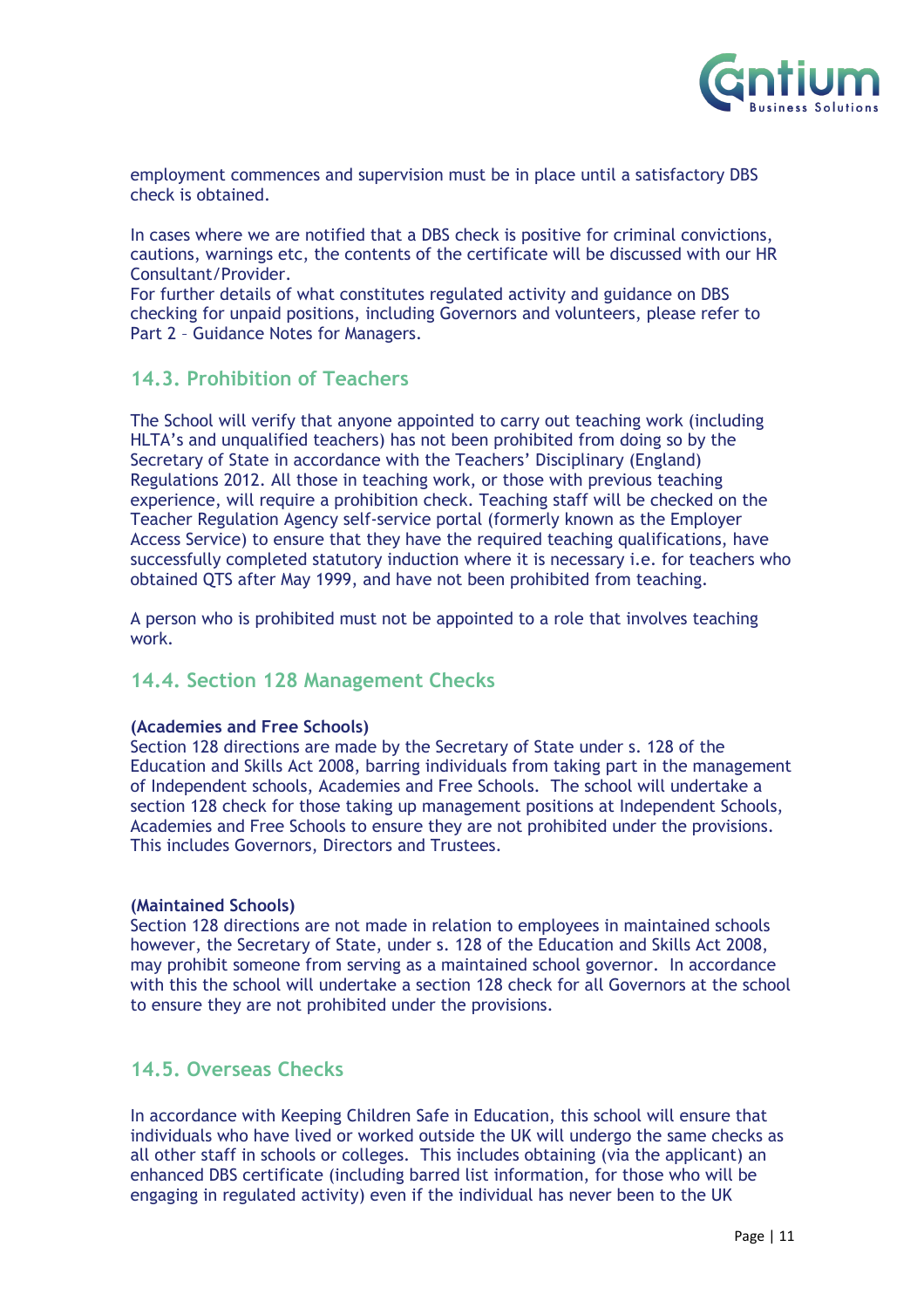

In addition, we will make any further appropriate checks so that any relevant events that occurred outside the UK can be considered. Hollingbourne Primary School will apply the same approach for any individuals who have lived or worked outside the UK regardless of whether or not it was in an EEA country or the rest of the world. This should include

- obtaining a criminal record check for time spent abroad. Further information on how to obtain such a check can be found at: https://www.gov.uk/government/publications/criminal-recordschecks-for-overseas-applicants/guidance-on-the-application-processfor-criminal-records-checks-overseas
- for teaching positions obtaining a letter (via the applicant) from the professional regulating authority in the country (or countries) in which the applicant has worked confirming that they have not imposed any sanctions or restrictions, and or that they are aware of any reason why they may be unsuitable to teach. Applicants can find contact details of regulatory bodies in the EU/EEA and Switzerland on the Regulated Professions database. Applicants can also contact the UK Centre for Professional Qualifications who will signpost them to the appropriate EEA regulatory body.

The overseas checks will be carried out in addition to obtaining an enhanced DBS check as the DBS check alone is not sufficient to establish the candidate's suitability to work with children.

**From 1 January 2021 the Teaching Regulation Agency will no longer maintain a list of EEA teachers with sanctions.**

#### **14.6. Proof of Qualifications**

Proof of qualifications will be checked to ensure that they match with the candidate's application form. The name of the qualification, awarding institution, date of qualification and candidate name will be checked. A signed and dated copy of the certificate will be retained as evidence of when the check was carried out, and by whom.

In the case of teachers, Qualified Teacher Status (QTS) will be checked via the Teacher Regulation Agency's Self-Service Portal at https://teacherservices.education.gov.uk/

In the event of any concerns regarding the validity of the qualification, a candidate may be required to obtain confirmation or clarification in writing from the exam board or awarding institution.

# **14.7. Follow-up References**

Following a written conditional offer of employment to the successful candidate, a supplementary reference request will be sent to their original referees. This is an opportunity to request information about sickness absence and attendance records which cannot be requested prior to an offer of employment in order to comply with the Equality Act 2010.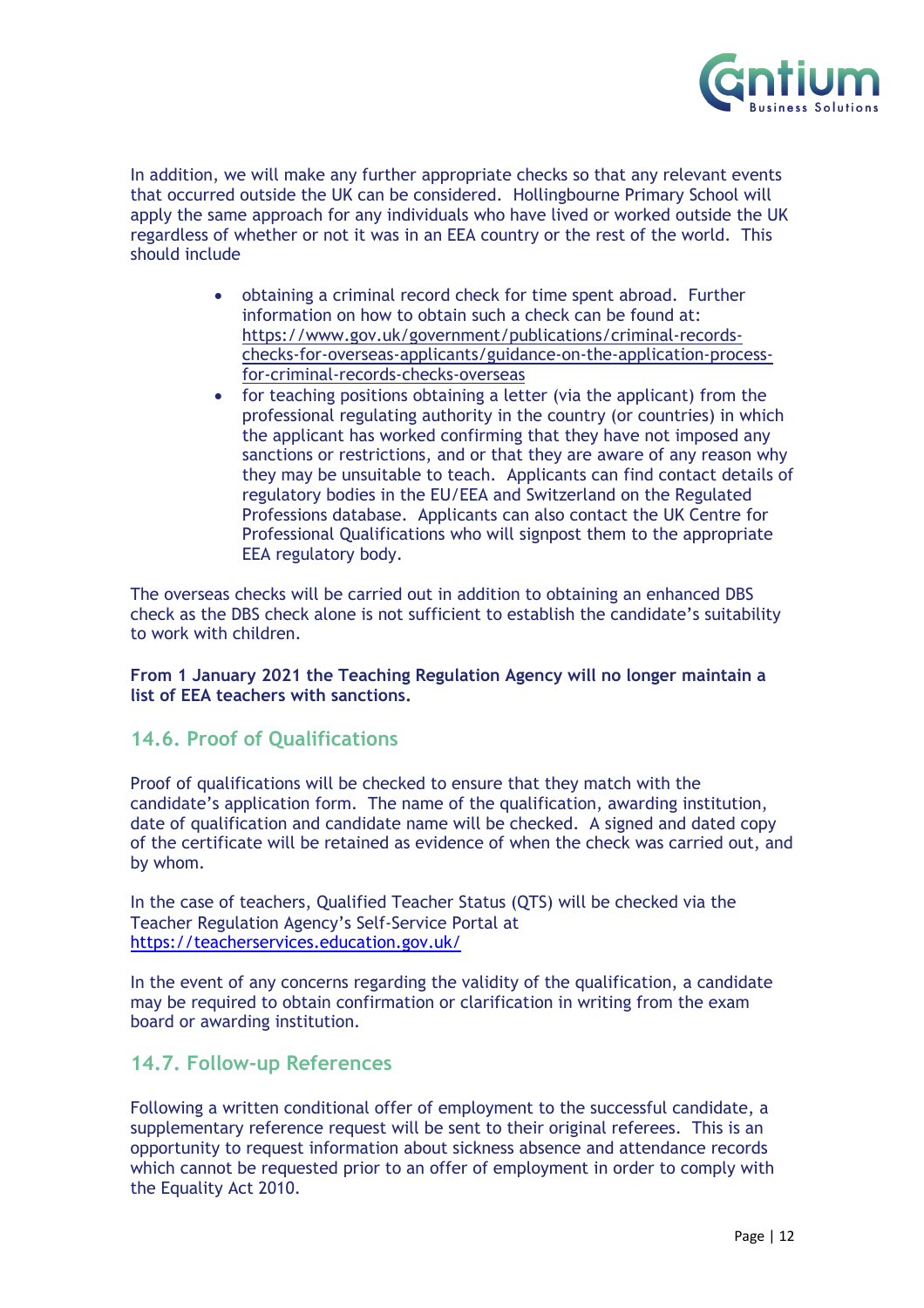

The offer of employment is conditional of both parts of the reference being satisfactory.

# **14.8. Pre-employment Medical History Questionnaire**

The school will require all successful applicants to complete a medical history questionnaire to verify their medical fitness. There is also a requirement for schools to ensure that staff appointed to teaching posts have the necessary physical and mental fitness to teach under the Education (Health Standards) (England) Regulations 2003.

Completed medical history questionnaires will then be considered in conjunction with the follow-up references which specifically explore sickness absence and attendance issues and, where appropriate, further advice about fitness to carry out a role will be sought from Occupational Health. In order to comply with the Equality Act 2010, reasonable adjustments will be explored to enable a candidate to take up their role.

In circumstances where the candidate is assessed as medically unfit to carry out the role, or where it is not possible to make reasonable adjustments, an offer of employment may be withdrawn.

# **15. Withdrawal of Offers**

In the event that the pre-employment checks are unsatisfactory, or where the identity, qualifications or right to work in the UK of a successful candidate cannot be verified, Hollingbourne Primary School will consider withdrawing the conditional offer of employment. Where the successful candidate has started in post and information becomes available which would have caused the offer to be withdrawn, employment may be terminated. In these circumstances, advice may be sought from the school's HR Consultant/Provider

# **16. Single Central Record**

In accordance with the terms of the School Staffing (England) Regulations (as amended) Hollingbourne Primary School will retain details of recruitment and vetting checks undertaken in a Single Central Record (SCR). This data will be collated, used, and stored and deleted in line with GDPR. Further details of the information required can be found in Part 2 - Guidance Notes for Managers.

# **17. Complaints**

An individual who feels that their treatment during the recruitment and selection process is unfair may raise a formal complaint. This can be done by writing to the Headteacher/Chair of Governors setting out the key points of their complaint. The complaint will be investigated in line with Hollingbourne Primary School's Complaints Procedure.

Existing employees of the school should raise their concerns through the Grievance Procedure.

#### **18. Induction**